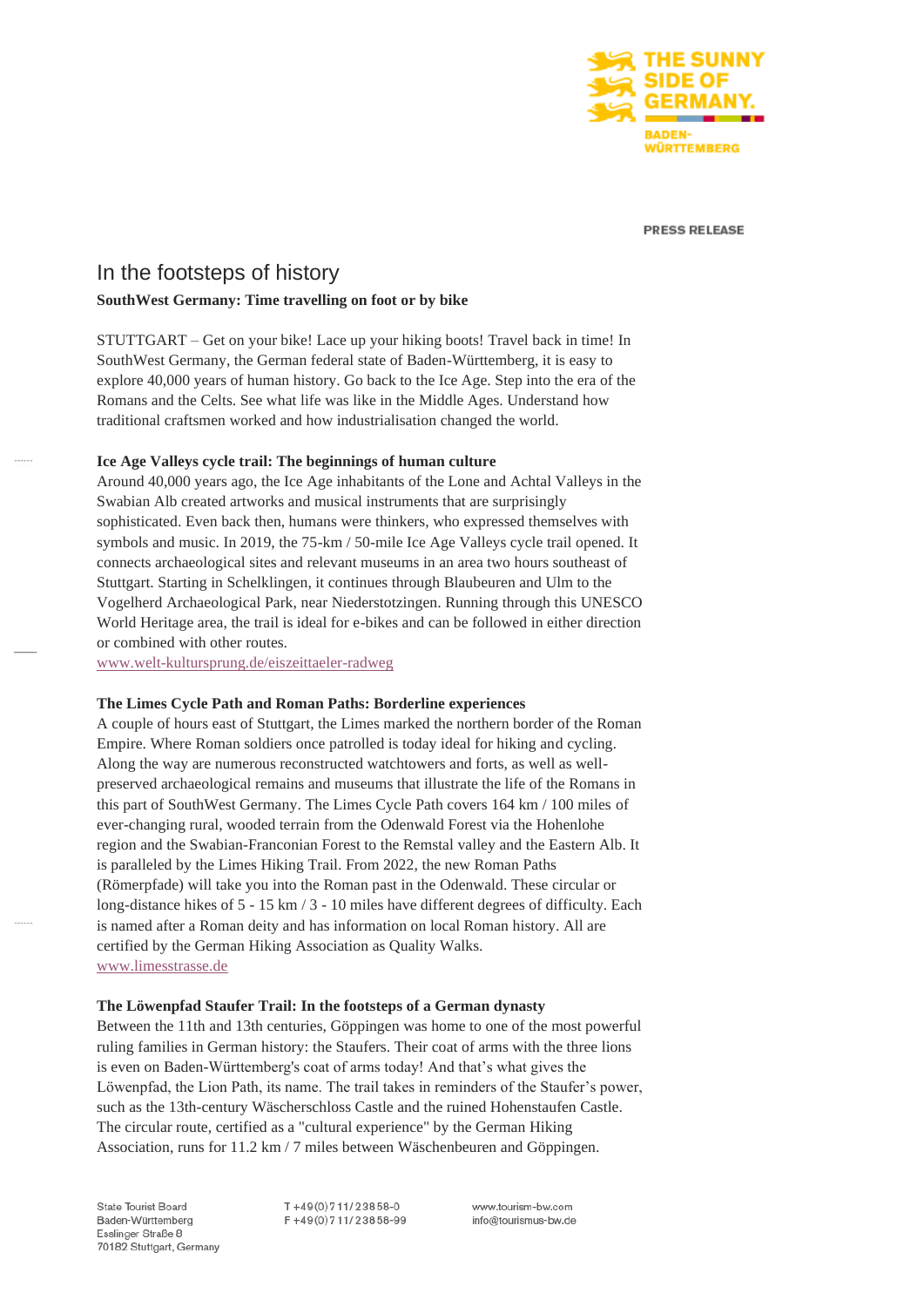

# page 2

Although the trail has some testing climbs, the reward is sensational panoramic views. Göppingen is an hour east of Stuttgart.

[www.schwaebischealb.de/touren/loewenpfad-staufer-runde-barbarossa-s-spuren-vor](http://www.schwaebischealb.de/touren/loewenpfad-staufer-runde-barbarossa-s-spuren-vor-traumhafter-kulisse)[traumhafter-kulisse](http://www.schwaebischealb.de/touren/loewenpfad-staufer-runde-barbarossa-s-spuren-vor-traumhafter-kulisse)

# **The Castle Road Cycle Route: Pedal into the past**

Few German federal states can match Southwest Germany when it comes to castles and palaces. To see where medieval knights lived and where flamboyant rulers held court in Baroque splendour, follow the Castle Road that runs from Mannheim to Kirchberg an der Jagst. One historic sight follows another on this popular holiday route along the Neckar River. Admire the mighty walls from the outside or stop and take a guided tour. Some castles and palaces have been converted into hotels, so you can stay the night and dream about days gone by. However, you do need to be fit (or rent e-bikes), as most castles and fortifications are built on hilltops. The route is hilly in the Hohenlohe region, but flatter along the Neckar Valley. [www.burgenstrasse.de](http://www.burgenstrasse.de/)

# **Kinzigtal Raft Trail: Go with the flow**

For 500 years, from the 15th to the 20th century, the Black Forest provided Europe with tons of huge logs for building ships and houses. They were floated by skilful raftsmen downstream to the Rhine, eventually ending up in the Netherlands. Two hours southwest of Stuttgart, you can relive that age-old experience in Germany's largest nature park, the Black Forest Nature Park. Follow the Kinzigtal Raft Trail that runs down the Kinzig River Valley along the 10-km / 6-mile section between Lossburg and Alpirsbach or the 23-km / 15-mile section between Alpirsbach and Wolfach. Learn all about rafting at stations and information points along the way; visit the museums; try geocaching.

[www.floesserpfad.de](http://www.floesserpfad.de/)

# **The Filstal Valley Industrial Heritage Trail: Channel the spirit of invention**

What would Baden-Württemberg be without its inventors, long-established companies and world-famous brands? The foundations of this industrial powerhouse were laid back in the 19th century. Just east of Stuttgart, in the Filstal Valley, you can explore the region's industrial heritage as you pedal along an easy 26-km / 16-mile route. From Plochingen to Eislingen, the trail is lined with information points, explaining about the docks and train stations, workers' simple cottages and factory owners' grand villas, the mills and power plants, the tool, metal and textile factories. Among the best-known today are WMF (tableware) and Märklin (toys and model railways) [www.industriekultur-filstal.de](http://www.industriekultur-filstal.de/)

 $T + 49(0)711/23858-0$ F+49(0)711/23858-99 www.tourism-bw.com info@tourismus-bw.de